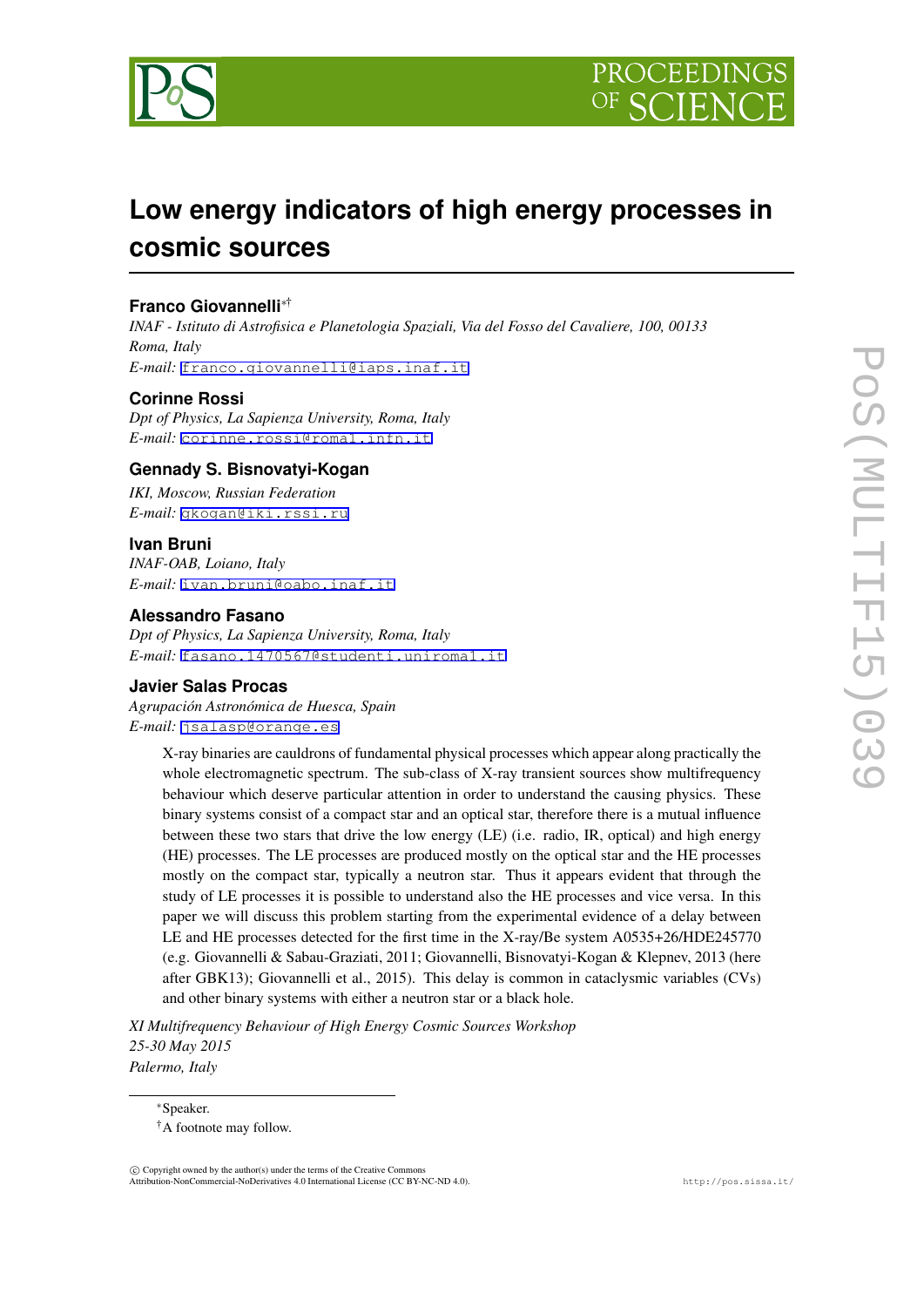### 1. Introduction

In the Galaxy there are different kinds of compact sources: white dwarfs (WDs), neutron stars (NSs) and black holes (BHs), both isolated and in binary systems. Thousand of papers devoted to these cosmic sources are available in literature. We mention the last available exhaustive review by Postnov & Yungelson (2014) about "*The Evolution of Compact Binary Stars Systems* in which they review the formation and evolution of compact binary stars consisting of WDs, NSs, and BHs. Merging of compact-star binaries are expected to be the most important sources for forthcoming gravitational-wave (GW) astronomy.

Several review papers have been published for discussing the different classes of galactic compact sources: i) Cataclysmic Variables (CVs) and related objects (e.g. Giovannelli, 2008; Giovannelli & Sabau-Graziati, 2012; 2015); ii) High Mass X-ray Binaries (HMXBs) (e.g. Giovannelli & Sabau-Graziati, 2001, 2004, and van den Heuvel, 2009 and references therein; iii) Obscured Sources and Supergiant Fast X-Ray Transients (e.g. Chaty, 2011); iv) Ultra–Compact Double– Degenerated Binaries (e.g. Wu, Ramsay & Willes, 2008; Wu, 2009); Magnetars (Kitamoto et al., 2014: White Paper for ASTRO-H Space X-ray observatory).

A summary of these topics can be found in the review paper by Giovannelli & Sabau-Graziati (2014).

In the following we will discuss the X-ray/Be system A 0535+26/HDE 245770 that triggered the work related to the explanation of the problem of the time–delay between the X-ray and optical flashes experimentally encountered when the neutron star approaches the periastron.

#### 2. The X-ray/Be system A 0535+26/HDE 245770

The X-ray source A 0535+26 was discovered by the Ariel V satellite on April 14, 1975 (Coe et al., 1975). The X-ray source was in outburst with intensity of *∼* 2 Crab and showed a pulsation of *∼* 104 s (Rosenberg et al., 1975). The hard X-ray spectrum during the decay from the April 1975 outburst became softer, so that the 19 May spectrum had *E −*0*.*8 and the 1 June spectrum *E −*1*.*1 (Ricketts et al., 1975). Between 13 and 19 April, 1975, as the nova brightened, the spectra showed some evidence of steepening. The best fit of the experimental data between roughly 27 and 28 April was compatible with an 8 keV black-body curve (Coe et al., 1975). The X-ray source decayed from the outburst with an *e*-folding time of 19 days in the energy range of 3-6 keV (Kaluzienski et al., 1975). The Be star HDE 245770 – later nicknamed Flavia' star (Giovannelli & Sabau-Graziati, 1992) – was discovered as the optical counterpart of A 0535+26 by Bartolini et al. (1978), and was classified as an O9.7IIIe star by Giangrande et al. (1980).

Complete reviews of this system can be found in Giovannelli et al. (1985), Giovannelli & Sabau-Graziati (1992), and Burger et al. (1996).

Briefly, the properties of this system, placed at a distance of  $1.8 \pm 0.6$  kpc (Giangrande et al., 1980), can be summarized as follows: a hard X-ray transient, long-period X-ray pulsar – the secondary star – is orbiting around the primary O9.7IIIe star. The masses are of *∼* 1*.*5*±*0*.*3 M*<sup>⊙</sup>* (Joss & Rappaport 1984; Thorsett et al. 1993; van Kerkwijk, van Paradijs, J. & Zuiderwijk, 1995), and 15 M*<sup>⊙</sup>* (Giangrande et al., 1980) for the secondary and primary star, respectively. The eccentricity is  $e = 0.47$  (Finger et al., 1994). Usually the primary star does not fill its Roche lobe (de Loore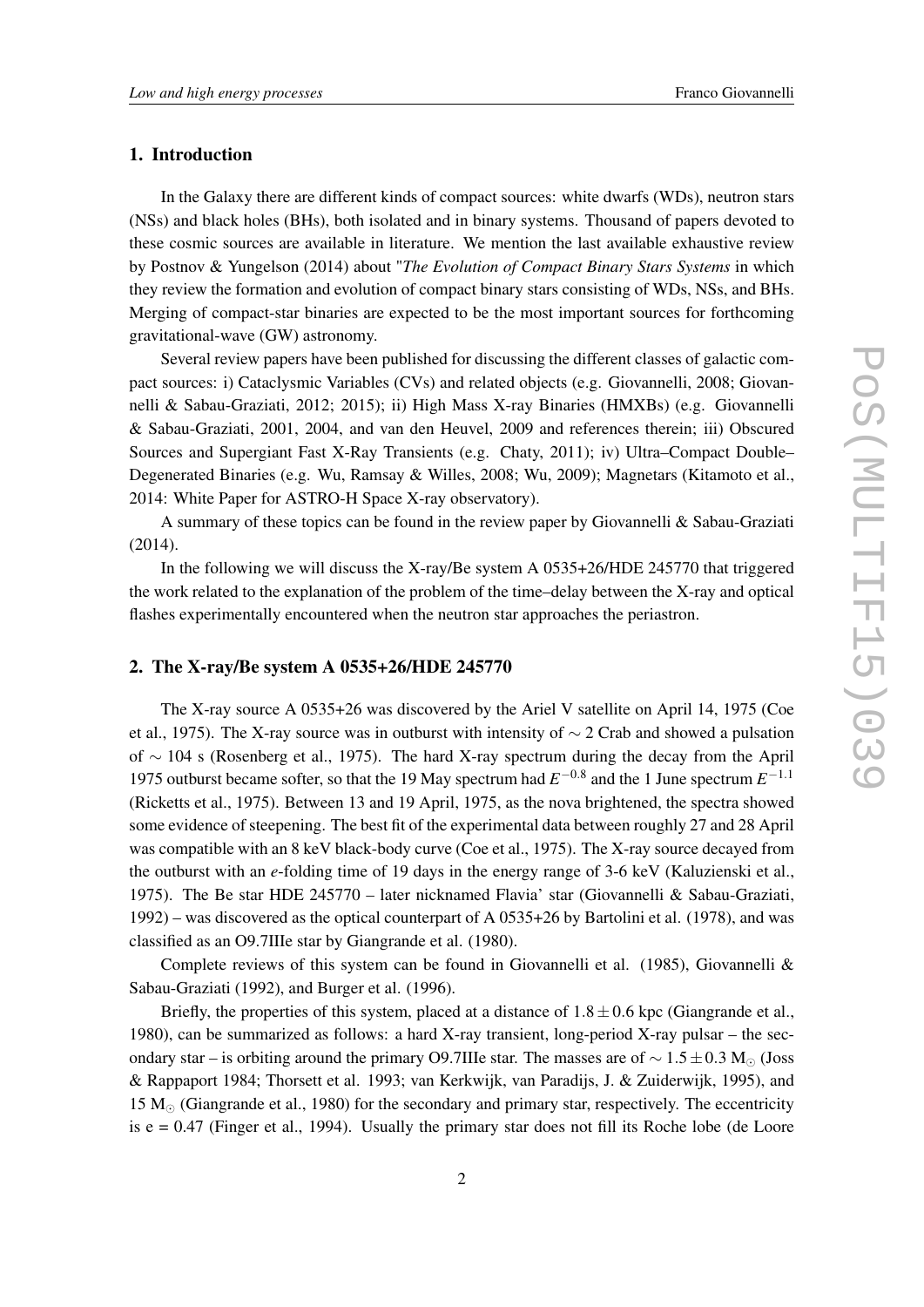et al., 1984). However, the suggestion that there might be a temporary accretion disk around the X-ray pulsar when it approaches periastron (Giovannelli & Ziółkowski, 1990) was confirmed by the X-ray measurements of Finger, Wilson & Harmon (1996) and was discussed by Giovannelli et al. (2007).

The first suggestion of Bartolini et al. (1983) about the value of the orbital period ( $P_{orb}$  = 110*.*856*±*0*.*002 days), allowed Giovannelli & Sabau-Graziati (2011) to discover a systematic delay (*∼* 8 days) of the X-ray outbursts with respect to the periastrons passages of the neutron star. Just a little before or simultaneously to the periastron, the system experiences an optical brightening ranging from  $\approx 0.02$  to  $\approx 0.2$  magnitudes.

The trigger of this discovery was the optical flare occurred at JD 2,444,944 (5th December 1981) (hereafter 811205-E; E stands for event) (Giovannelli et al., 1985) and followed by a short X-ray outburst (811213-E) (Nagase et al., 1982) – predicted by a private communication of Adriano Guarnieri (member of Giovannelli's group) to the team of Hakucho Japanise X-ray satellite. Unfortunately in the following years simultaneous optical an X-ray measurements were not always obtained around periastron passage. However, the available data were sufficient for showing the aforementioned systematic delay.

In order to explain and describe the 8-day delay between periastron passage and X-ray outbursts, GBK13 constructed a model adopting the orbital period determined by Priedhorsky & Terrell (1983) from X-ray data (P<sub>orb</sub> = 111.0±0.4 days), and the ephemeris JD<sub>opt−outb</sub> = JD<sub>0</sub>(2,444,944)  $\pm$  n(111.0  $\pm$  0.4) days; the 111-day orbital period agrees within the error bars with many other determinations reported in the literature (from optical data, e.g. Guarnieri et al., 1985; de Martino et al., 1985; Hutchings, 1984; Janot-Pacheco, Motch & Mouchet, 1987. From X-ray data, e.g. Nagase et al., 1982; Priedhorsky & Terrell, 1983; Motch et al., 1991; Finger, Wilson & Harmon, 1996; Coe et al., 2006; Finger et al., 2006).

In the following we will discuss the experimental results that corroborate GBK13 model, by the analysis of several results coming from multifrequency LE and HE observations of A 0535+26/HDE 245770 nicknamed Flavia' star.

## 3. Time delay between optical and X-ray outbursts in A 0535+26/HDE 245770

A description of the time–delay among many optical and X-ray events occurring around the periastron passages in the system A 0535+26/HDE 245770 have been presented in the papers by GBK13 and Giovannelli et al. (2015). However, just to remark the importance of the experimental evidence of such a time–delay we will present a few more examples that in our opinion definitively support the validity of the model developed in GBK13. Briefly, the model is the following: in the vicinity of periastron the mass flux  $\dot{M}$  increases (depending on the activity of the Be star) between *<sup>≈</sup>* <sup>10</sup>*−*<sup>8</sup> and *<sup>≈</sup>* <sup>10</sup>*−*<sup>7</sup> <sup>M</sup>*<sup>⊙</sup>* yr*−*<sup>1</sup> . The outer part of the accretion disk – geometrically thin and optically thick without advection (Shakura & Sunyaev, 1973; Bisnovatyi-Kogan, 2002) – becomes hotter, therefore the optical luminosity  $(L_{opt})$  increases. Due to large turbulent viscosity, the wave of the large mass flux is propagating toward the neutron star, thus the X-ray luminosity  $(L_x)$  increases due to the appearance of a hot accretion disk region and due the accretion flow channeled by the magnetic field lines onto magnetic poles of the neutron star. The time–delay  $\tau$  is the time between the optical and X-ray flashes appearance. Figure 1 shows a sketch of this model.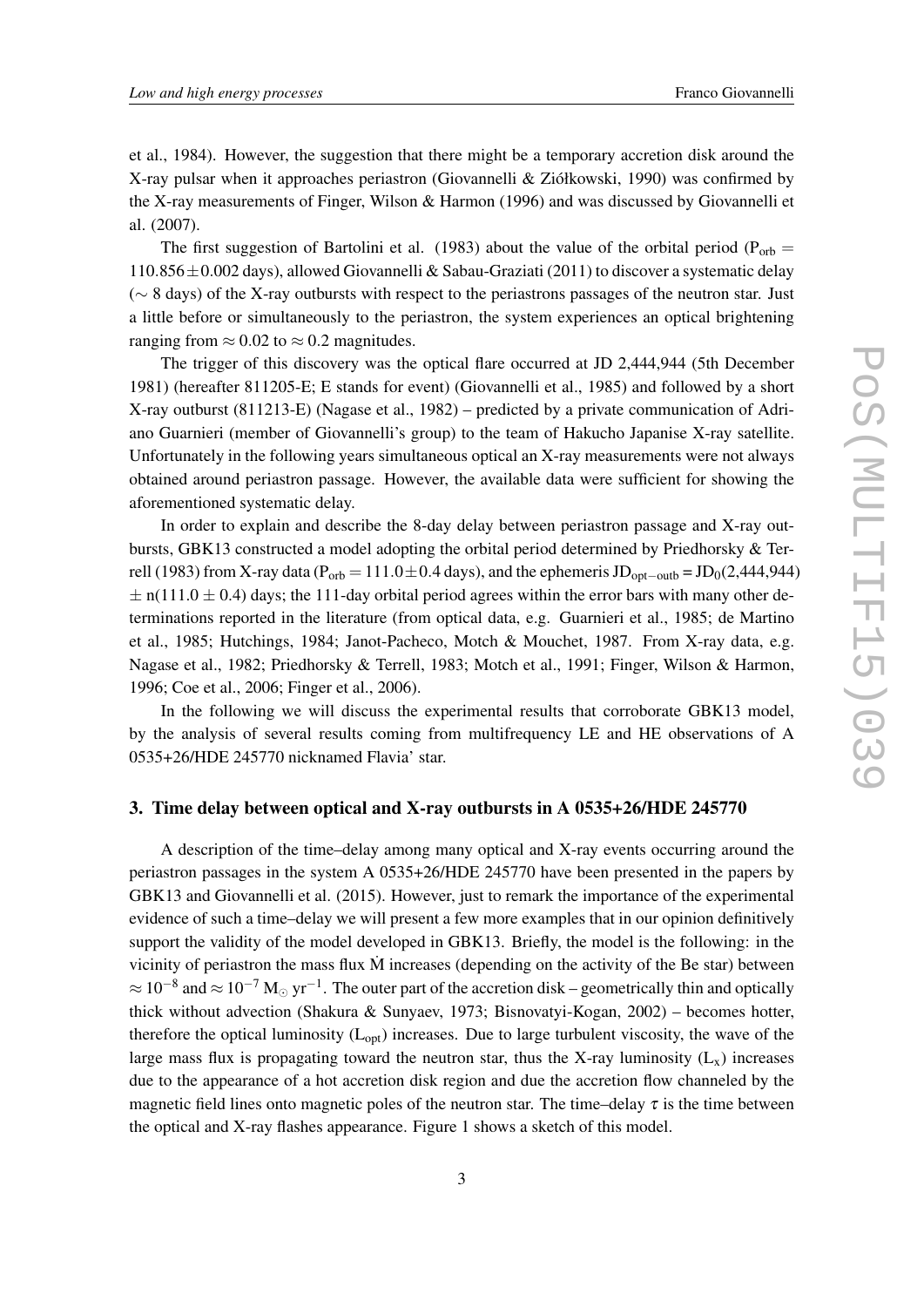

Figure 1: Sketch of the viscous accretion disk model for explaining the time-delay between X-ray and optical flashes.

By using the ephemerides given by GBK13, namely:

JDopt*−*outb = JD0(2,444,944) *±* n(111.0 *±* 0.4) days

that fixed the reference point at the date 5th December 1981 (811205-E), it was possible to explain the behaviour of the system during the year 2014 (Giovannelli et al., 2015). It was possible not only to predict the arrival time of the X-ray outbursts following the optical flashes, but also the intensity I<sub>x</sub> of the X-ray flares, thanks to the relationship I<sub>x</sub> versus  $\Delta V_{\text{mag}}$ , where  $\Delta V_{\text{mag}}$  is the relative variations of the V magnitude of the Be star around the periastron passage with respect to the level before and after such a passage. This relationship is shown in Fig. 2 (adapted from Giovannelli et al., 2015).

We have also found a relationship between the equivalent width (EW) of  $H_{\alpha}$  and  $I_{x}$ . The values of  $H_\alpha$ -EW have been taken only if measurements were performed around the periastron passage *±*10 days. Unfortunately few measurements have been found in this time range. However, the trend of the relationship is rather good, as shown in Fig. 3, where data taken from Camero-Arranz et al. (2012), Yan, Li & Liu (2012), Giovannelli et al. (2016) are reported (Fasano, 2015). It is interesting to note that in one occasion, at the 106th periastron passage (JD 2,456,710 = 21) Feb 2014) after 811205-E, optical photometry and spectroscopy as well as X-ray measurements from different experiments were obtained. A jump in the  $H_{\alpha}$ -EW and  $H_{\beta}$ -EW in correspondence with the rise of X-ray intensity was detected, being the jump of  $H_\beta$ -EW delayed of  $\approx$  5 days with respect to that of  $H_{\alpha}$ -EW. This important result deserves further investigations. However, the jumps of  $H_{\alpha}$ -EW and  $H_{\beta}$ -EW could originate because of a contribution to the total emission in those lines coming from the temporary accretion disk around the neutron star (Giovannelli et al., 2015, and the references therein). And if so, the delay between  $H_\beta$ -EW and  $H_\alpha$ -EW jumps should be explicable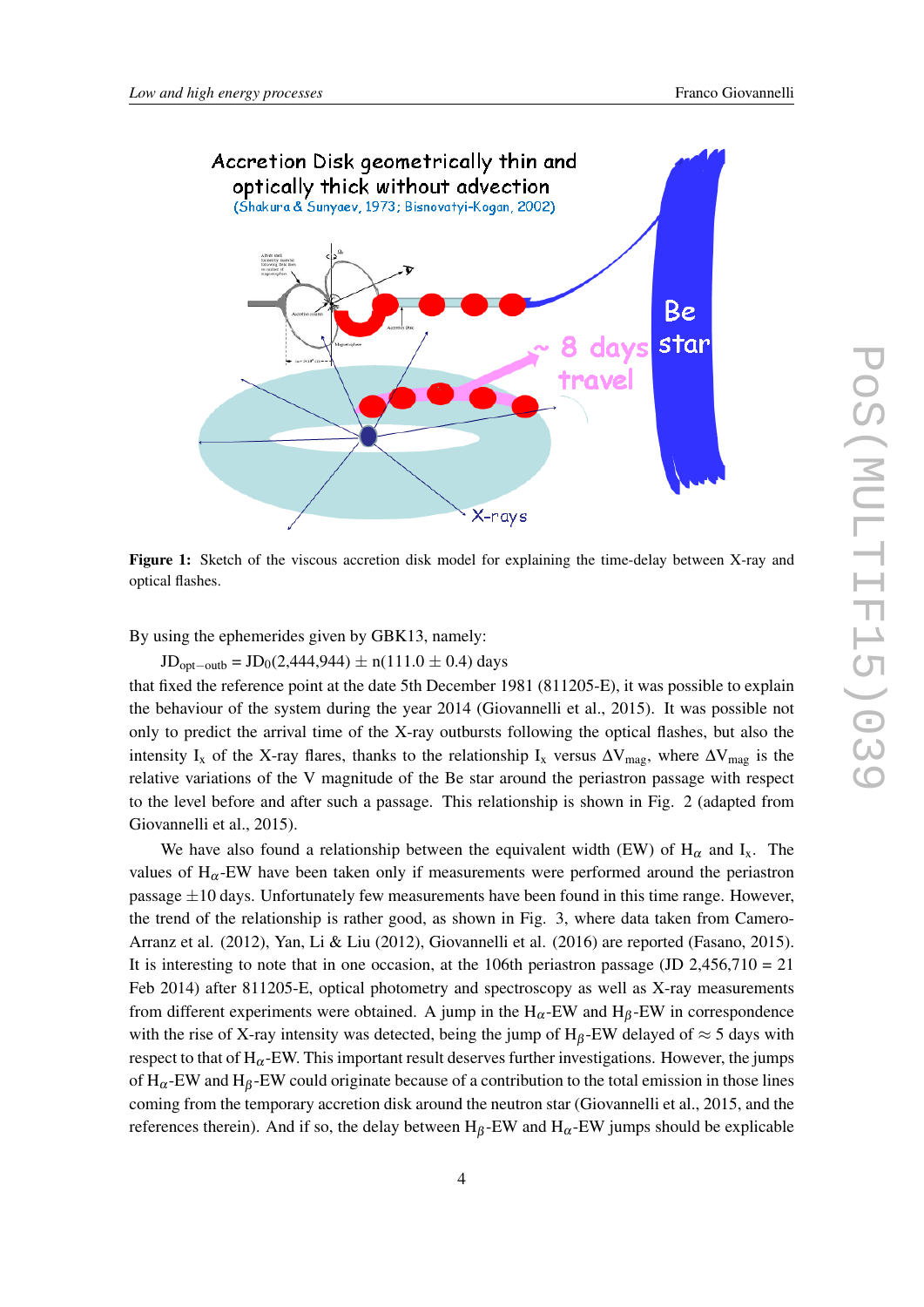

Figure 2: Intensity of the X-ray flare of A 0535+26 versus the variation of V magnitude of HDE 245770 around the periastron passage (adapted from Giovannelli et al., 2015).

within the framework of GBK13's model.



Figure 3: Intensity of the X-ray flare of A 0535+26 versus the equivalent width of H<sub>α</sub> of HDE 245770 around the periastron passage (data taken from Camero-Arranz et al., 2012; Yan, Li & Liu, 2012; Giovannelli et al., 2016) (figure adopted from Fasano, 2015).

An impressive strong optical event have been detected on March 19, 2010 (JD 2,455,275). On the basis of such a strong optical activity – especially  $H_{\gamma}$  in emission – Giovannelli, Gualandi & Sabau-Graziati (2010, ATel 2497) predicted the incoming X-ray outburst of A 0535+26, which actually occurred (Caballero et al., 2010b, ATel 2541). The X-ray intensity reached was 1.18 Crab on April 3, 2010 in the range 15–50 keV of BAT/SWIFT (Caballero et al., 2010a,b,c,d; Caballero et al., 2011). Figure 4 shows the March–April 2010 event. The X-ray flare started about 8 days after the 93th periastron passage after the 811205-E, just when optical spectroscopy was performed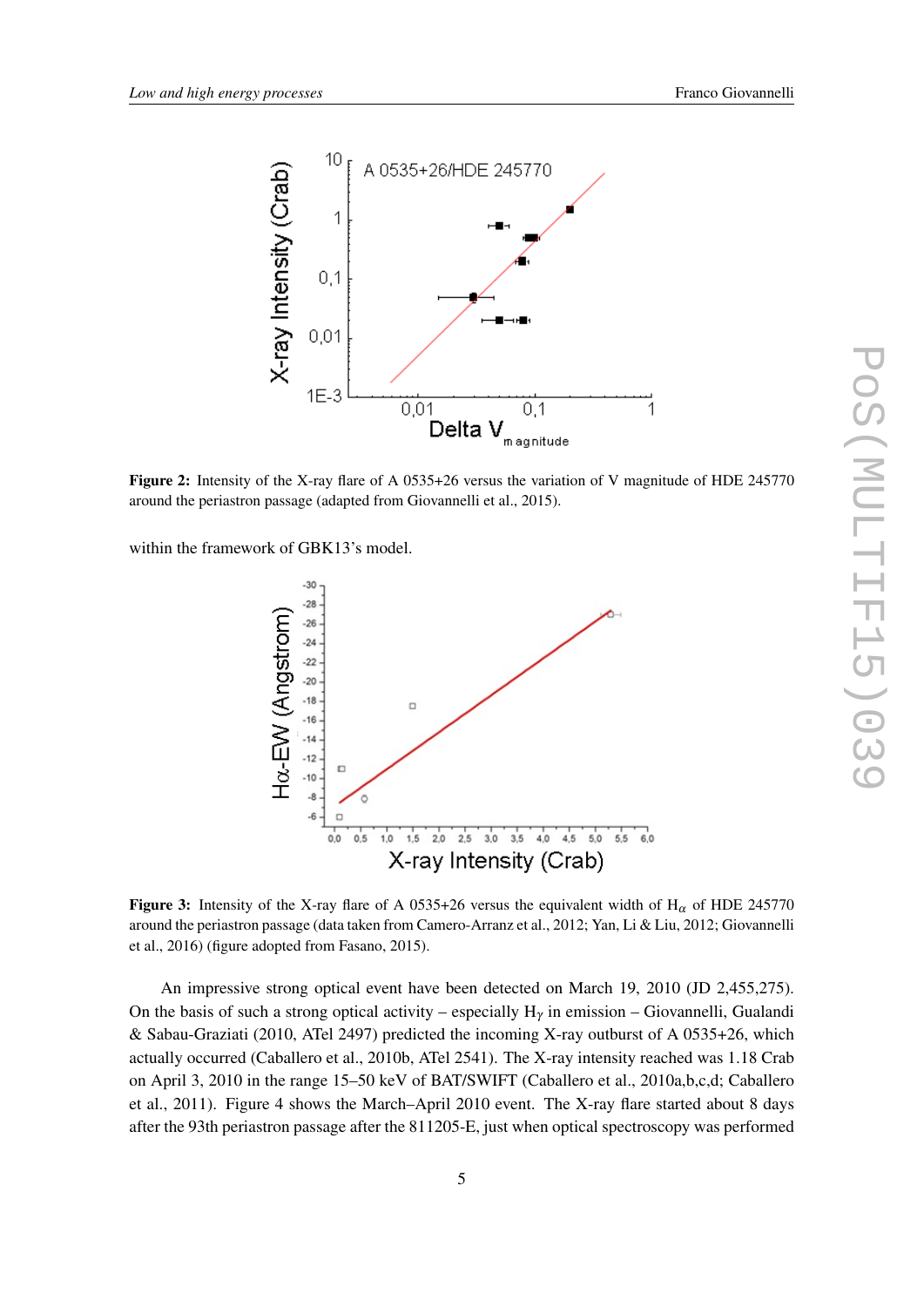by Giovannelli, Gualandi & Sabau-Graziati (2010), and reached the maximum about 12 days later and decayed in about 20 days roughly as occurred in 1975 when A0535+26 was discovered by the Ariel V satellite.



Figure 4: The predicted March–April 2010 X-ray outburst of A 0535+26 (Giovannelli, Gualandi & Sabau-Graziati, 2010) after the 93th passage at the periastron after 811205-E (Caballero et al., 2010a,b,c,d; Caballero et al., 2011).

Figure 5 shows the X-ray flux intensity of A 0535+26 as deduced by different measurements available in the late 1970'ies with obvious meaning of the symbols used (Giovannelli, 2005; Giovannelli & Sabau-Graziati, 2011). FG's intuition led him to investigate the rise of the X-ray flux (red line) at the 24th May 1977 measurement (red asterisk): he assumed that the evident rise of the X-ray flux would have produced an outburst similar to the first one occurred in 1975. Then with a simple extrapolation he predicted the fourth outburst, similar to the second: and this happened!

For this reason Giovannelli's group was observing in optical HDE 245770 around the predicted period for the 4th X-ray outburst of A 0535+26. The optical photometric measurements performed during 10–15 December 1977 allowed to Bartolini et al. (1978) to firmly demonstrate the association of HDE 245770 with the A 0535+26.

The astonishing fact that definitively demonstrate the goodness of GBK13's ephemerides and the mechanism triggering the X-ray outburst with a time–delay with respect to the optical flare around the periastron passage is reported in Fig. 6.

Indeed, in Fig. 6 the measurements of the first detection of A 0535+26 by Ariel V satellite are reported. Unfortunately in 1975, around the time of the discovery of A 0535+26 no optical measurements are available for obvious reasons. The vertical red line indicates the time of the periastron passage following GBK13's ephemeris. This passage occurred at the 22nd cycle before the 811205-E. The vertical blue line indicates the day April 7, 1975 (JD 2,442,510.4 ) just 115 cycles before the strong optical spectroscopic activity detected on March 19, 2010 (JD 2,455,275.4), that preceded the strong X-ray outburst reported in Fig. 4.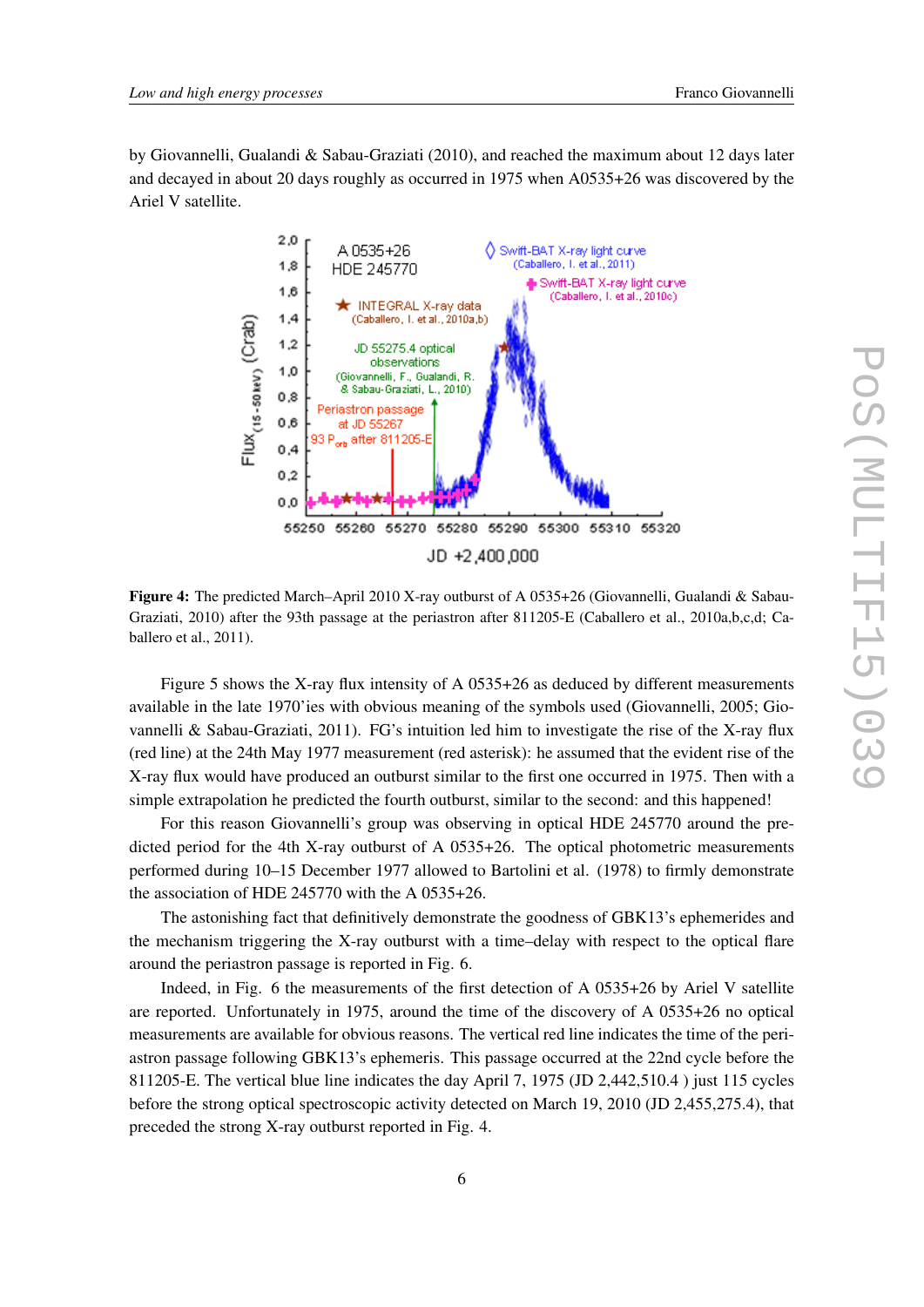



Figure 5: X-ray flux versus time of A 0535+26. X-ray measurements are reported with red lines and asterisk, upper limits with green arrows, and predicted fluxes with light blue stars. Periods of real detected X-ray outburst and optical measurements are marked too (Giovannelli, 2005; Giovannelli & Sabau-Graziati, 2011).

The similarity between the first X-ray outburst and that of March–April 2010 is evident, and the separation of the two events is exactly 115 cycles.





Figure 6: The Periastron passage at the 22nd cycle before 811205-E (JD 2502) (red line) precedes of *∼* 14 days the X-ray outburst of A 0535+26 which starts approximatively on JD 2516 (after Rosenberg et al., 1975). The vertical blue line indicates the day April 7, 1975 (JD 2,442,510.4 ) just 115 cycles before the strong optical spectroscopic activity detected on March 19, 2010 (JD 2,455,275.4) (after GBK13).

## 4. Conclusions

It is right to remind that the mechanism proposed by GBK13 for explaining the X-ray-optical delay in A 0535+26/HDE 245770 is based on an enhanced mass flux propagation through the vis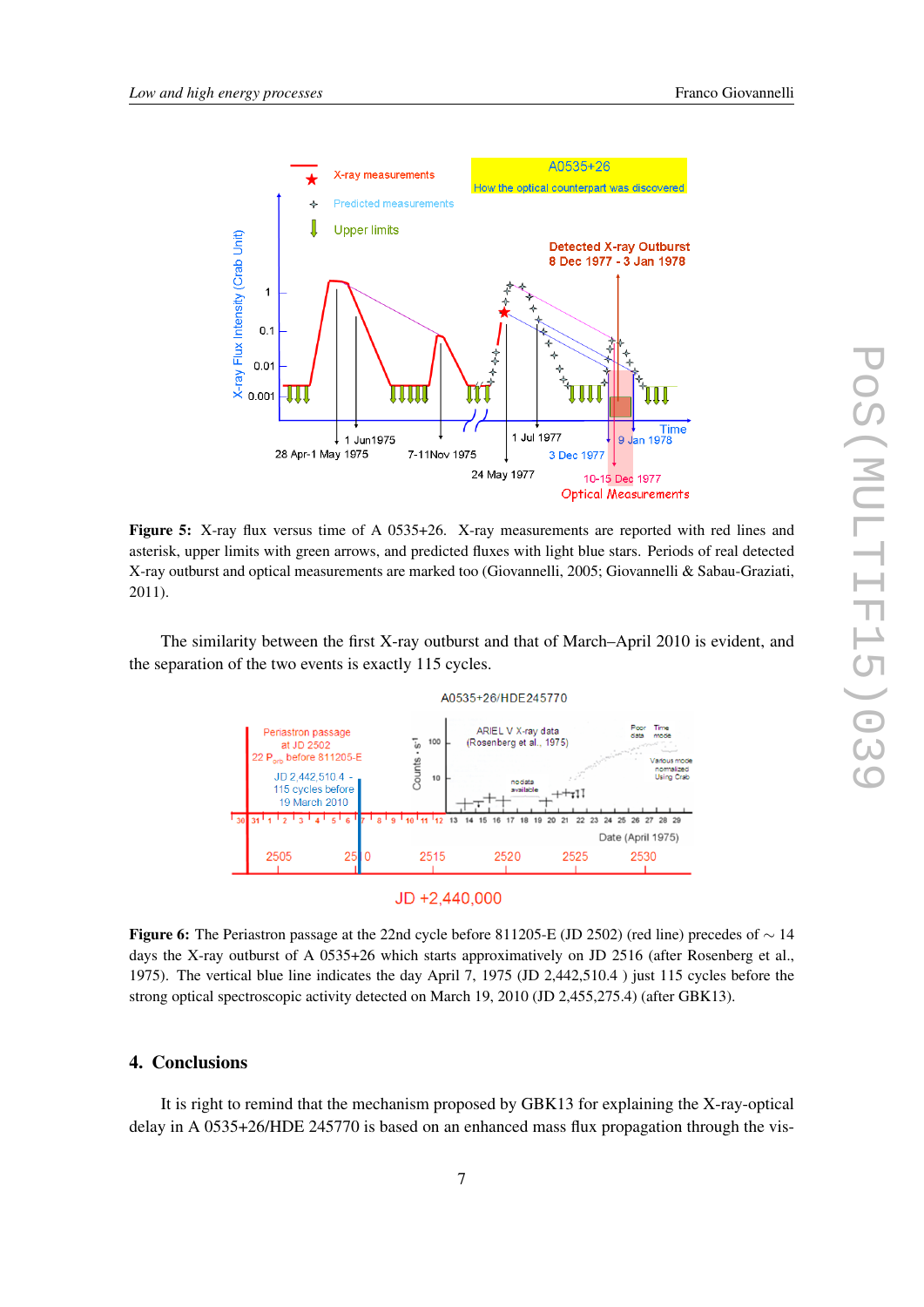cous accretion disk. This mechanism, known as UV-optical delay (the delay of the EUV flash with respect to the optical flash) was observed and modelled for cataclysmic variables (e.g. Smak, 1984; Lasota, 2001). Time delays have been detected also in several other X-ray transient binaries. This is the reason that urged Bisnovatyi-Kogan & Giovannelli (2016) to generalize the aforementioned model, developed for the particular case of A 0535+26/HDE 245770. This general model provides the formula (4.1) of the time delay in transient cosmic accreting sources:

$$
\tau = 6.9 \frac{\mathrm{m}^{2/\mathrm{3}} \mathrm{m}^{1/\mathrm{15}}}{\alpha^{4/\mathrm{5}} \left(\mathrm{T}_4\right)^{28/\mathrm{15}}} \tag{4.1}
$$

where:

 $m = M/M_{\odot}$ ;  $m = M/(10^{-8} M_{\odot}/yr)$ ;  $T_4 = T_0/10^4 K$ ;  $\alpha$  = viscosity, and  $T_0$  = maximum temperature in optics.

By using this formula it is possible to obtain an excellent agreement between the experimental and theoretical delays found in:

- *•* X-ray/Be system A0535+26/HDE245770: <sup>τ</sup>*exp ≃* 8 days (GBK13); <sup>τ</sup>*th ≃* 8 days;
- *•* Cataclysmic variable SS Cygni; <sup>τ</sup>*exp* = 0.9–1.4 days (Wheatley, Mauche & Mattei, 2003);  $\tau_{th} \simeq 1.35$  days;
- *•* Low-mass X-ray binary Aql X-1/V1333 Aql: <sup>τ</sup>*exp ∼* 3 days (Shahbaz et al., 1998); <sup>τ</sup>*th ≃* 3.2days
- *•* Black hole X-ray transient GRO J1655-40: <sup>τ</sup>*exp ∼* 6 days (Orosz et al., 1997); <sup>τ</sup>*th ≃* 6.5 days.

In order to better clarify the behaviour of X-ray transient sources it is mandatory to follow such sources along the whole orbital period with simultaneous multifrequency observations with particular emphasis to optical photometry and spectroscopy and to X-ray measurements in different energy regions.

Acknowledgments This research has made use of NASA's Astrophysics Data System.

### References

- [1] Bartolini, C., Guarnieri, A., Piccioni, A., Giangrande, A., Giovannelli, F.: 1978, IAU Circ. No. 3167
- [2] Bartolini, C., Bianco, G., Guarnieri, A., Piccioni, A., Giovannelli, F.: 1983, Hvar Obs. Bull. 7(1), 159
- [3] Bisnovatyi-Kogan, G.S.: 2002, in *Black Hole Astrophysics*, Proc. of the Sixth APCTP Winter School, Hyun Kyu Lee & Myeong-Gu Park (Eds.), World Scientific Publishing Co. Pte. Ltd., ISBN 9789812776761, pp. 187-206
- [4] Bisnovatyi-Kogan, G.S. & Giovannelli, F.: 2016, arXiv:1605.07013
- [5] Burger, M., van Dessel, E.L., Giovannelli, F., Sabau-Graziati, L., Bartolini, C. et al.: 1996, in *Multifrequency Behaviour of High Energy Cosmic Sources*, F. Giovannelli & L. Sabau-Graziati (eds.), Mem. SAIt. 67, 365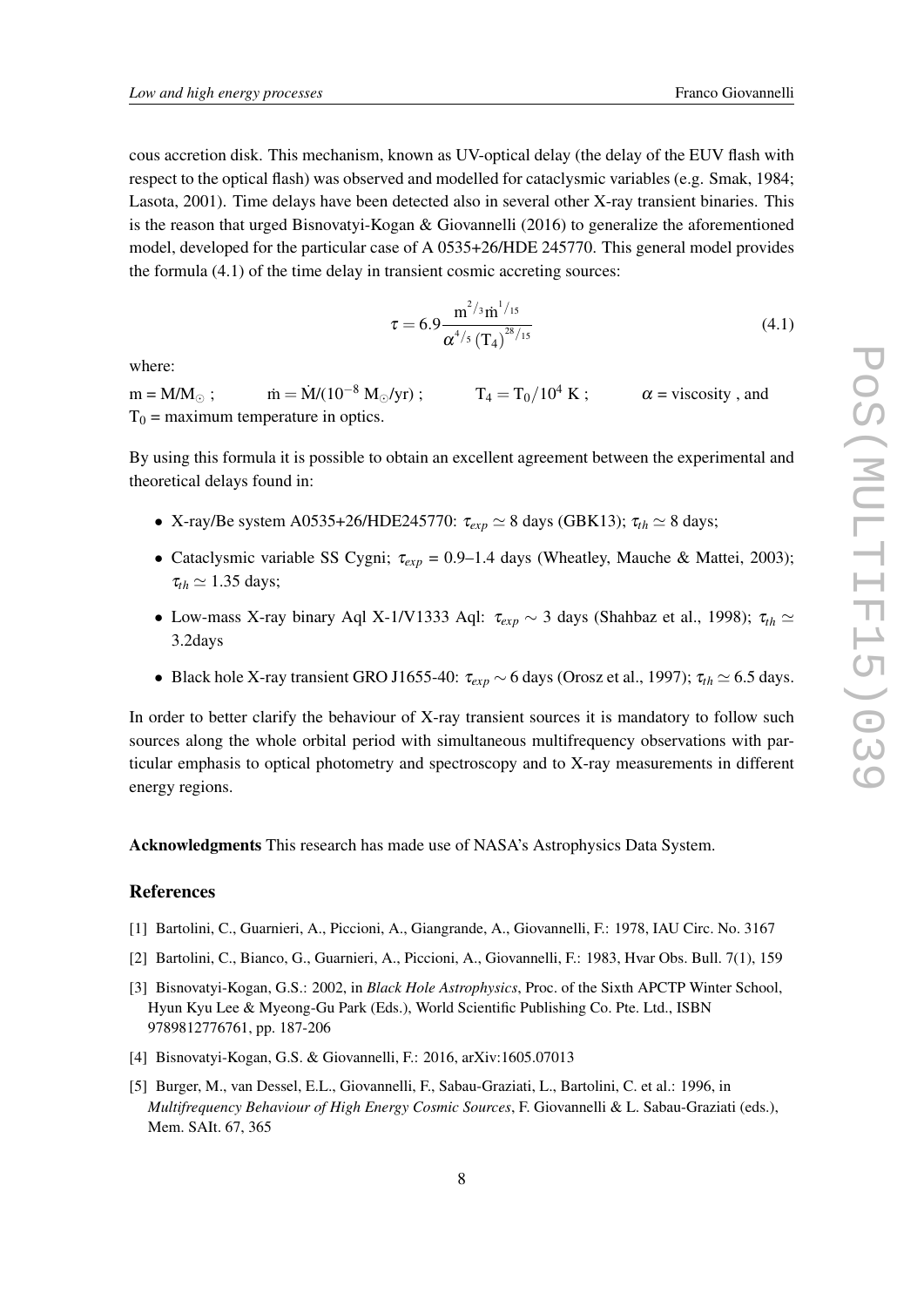- [6] Caballero, I., Lebrun, F., Rodriguez, J., Soldi, S., Mattana, F., et al.: 2010a, ATel. 2496
- [7] Caballero, I., Santangelo, A., Pottschmidt, K., Klochkov, D., Rodriguez, J., et al.: 2010b, ATel. 2541
- [8] Caballero, I., Pottschmidt, K., Barragán, L., Ferrigno, C., Klochkov, D., et al.: 2010c, Talk at CRSF Meeting, Tübingen 2010
- [9] Caballero, I., Kretschmar, P., Pottschmidt, K., Santangelo, A., Wilms, J., et al.: 2010d, AIPC 1248, 147
- [10] Caballero, I., Pottschmidt, K., Santangelo, A., Barragán, L., Klochkov, D., et al.: 2011, arXiv:1107.3417
- [11] Camero-Arranz, A., Finger, M.H., Wilson-Hodge, C.A., Jenke, P., Steele, I., et al.: 2012, ApJ 754, 20
- [12] Chaty, S.: 2011, in *Evolution of Compact Binaries*, L. Schmidtobreick, M. Schreiber & C. Tappert (Eds.), ASP Conf. Ser., 447, 29
- [13] Coe, M. J., Carpenter, G.F., Engel, A.R., Quenby, J.J.: 1975, Nature 256, 630
- [14] Coe, M.J., Reig, P., McBride, V.A., Galache, J.L., Fabregat, J.: 2006, MNRAS 368, 447
- [15] Fasano, A.: 2015, *Comportamento spettrofotometrico della transiente X A0535+26/HDE245770*, Bachelor's degree thesis, Sapienza University, Roma, Italy
- [16] Finger, M.H., Cominsky, L.R., Wilson, R.B., Harmon, B.A., Fishman, G.J.: 1994, in *The Evolution of X-Ray Binaries*, S.S. Holt & C.S. Day (eds.), AIP Conf. Proc., 308, 459
- [17] Finger, M.H., Wilson, R.B., Harmon, B.A.: 1996, ApJ 459, 288
- [18] Finger, M.H., Camero-Arranz, A., Kretschmar, P., Wilson, C., and Patel, S.: 2006, BAAS 38, 359
- [19] Giangrande, A., Giovannelli, F., Bartolini, C., Guarnieri, A., Piccioni, A.: 1980, A&AS 40, 289.
- [20] Giovannelli, F.: 2005, *The Impact of Multifrequency Observations in High Energy Astrophysics*, Ph.D. Thesis, University of Barcelona, Spain
- [21] Giovannelli, F.: 2008, Chinese J. A&A Suppl., 8, 237
- [22] Giovannelli, F., Ferrari-Toniolo, M., Persi, P., Golynskaya, I.M., Kurt, V.G. et al.: 1985, in *Multifrequency Behaviour of Galactic Accreting Sources*, Proceedings of the 1984 Frascati Workshop, Franco Giovannelli (ed.). Frascati: CNR, Istituto di Astrofisica, Ed. Scientifiche SIDEREA, Roma, p. 284
- [23] Giovannelli, F. & Ziolkowski, J.: 1990, AcA 40, 95
- [24] Giovannelli, F. & Sabau-Graziati, L.: 1992, SSRv 59, 1
- [25] Giovannelli, F. & Sabau-Graziati, L.: 2001, Ap&SS, 276, 67
- [26] Giovannelli, F., Sabau-Graziati, L.: 2004, SSR, 112, 1
- [27] Giovannelli, F., Bernabei, S., Rossi, C., Sabau-Graziati, L.: 2007, A&A 475, 651G
- [28] Giovannelli, F., Gualandi, R., Sabau-Graziati, L.: 2010, ATel. 2497
- [29] Giovannelli, F. & Sabau-Graziati, L.: 2011, Acta Polytechnica 51, No. 2., 21
- [30] Giovannelli, F. & Sabau-Graziati, L.: 2012, in *The Golden Age of Cataclysmic Variables and Related Objects*, F. Giovannelli & L. Sabau-Graziati (Eds.), Mem. SAIt., 83 N. 2, 446
- [31] Giovannelli F, Bisnovatyi-Kogan, G.S., Klepnev, A.S.: 2013, A&A 560, A1 (GBK13)
- [32] Giovannelli, F. & Sabau-Graziati, L., 2014, Acta Polytechnica CTU Proc., 1(1), 1